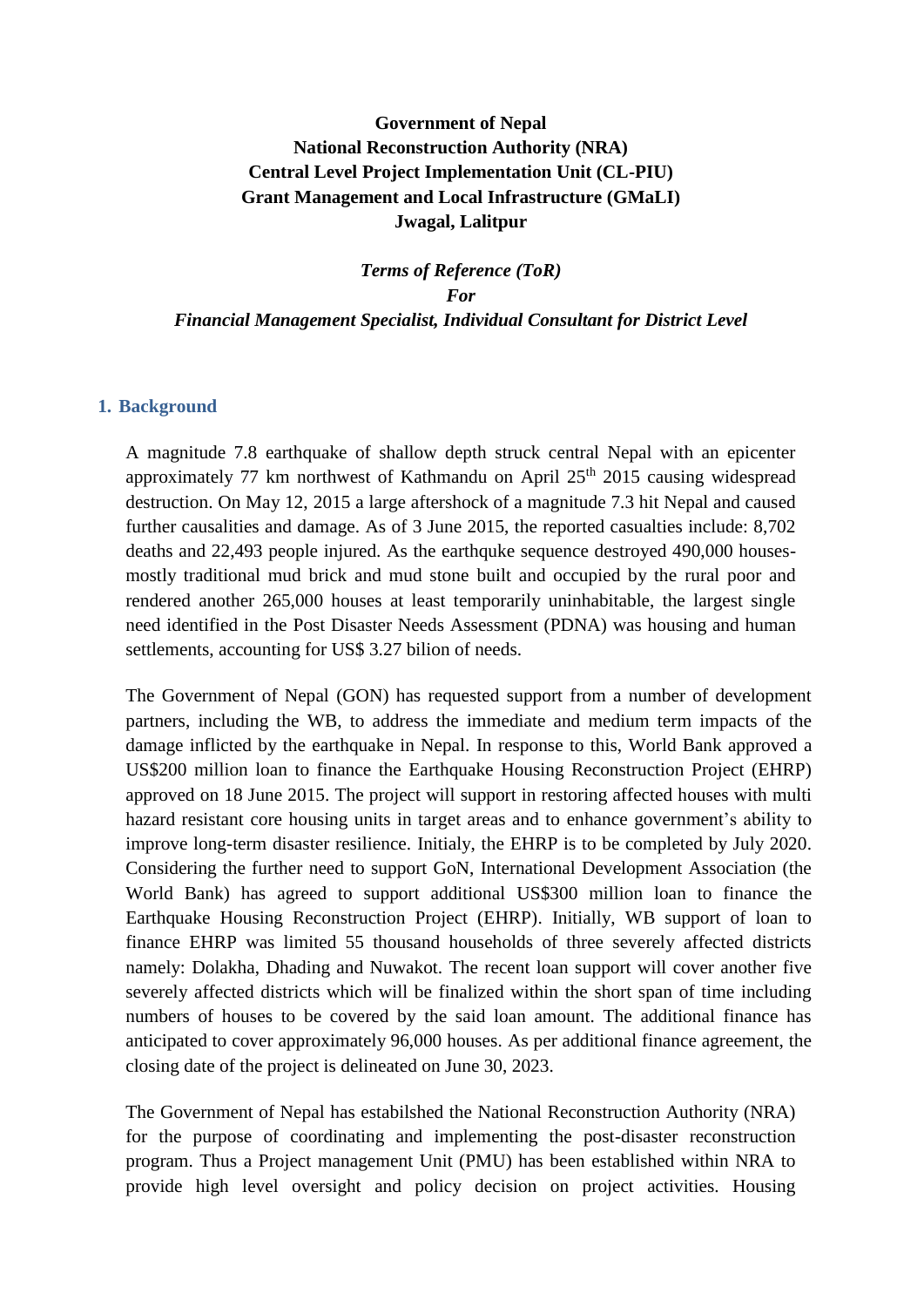reconstruction activities will be implemented by dedicated Project Implementation Units (PIUs) in Central Level Project Implementation Unit (CLPIU) of Building and in Central Level Project Implementation Unit (CLPIU) of Grant Management and Local Infrastructure (GMaLI) under the NRA.

NRA has already established a Central Level Project Implementation Unit (CL-PIU) at centre and District Level Project Implementation Unit (DL-PIU) at districts. As per the requirement, the CL-PIU intends to hire One (1) Individual consultant for each DL-PIU as **Financial Management Specialist**, hereafter referred to as the Consultant.

# **2. Objective of the assignment**

The NRA/PMU is preparing to restore and improve the living condition of the victims of the earthquake by reconstructing the destroyed and damaged houses with an adequate seismic standard in the districts severely affected by the earthquake, thereby contributing to sustainable socio-economic development of the region and build back better.

The main objective of hiring the Consultant is to assist the DL-PIU to oversee the financial management processes for the Project.

# **3. Tasks and responsibilities**

Key tasks of the *Financial Management Specialist* shall be: Proper record keeping and documentation, ensuring compliance in financial transactions, no misappropriation and double payment, safeguarding the fiduciary risks, reconciling payment figure with the partner banks, DTCO and MIS, ensuring accuracy and correctness of financial data, timely and quality financial reporting. FMS's detail responsibilities shall be as below:

- Assist and Support the Account Section of DLPIU in preparing and maintaining source-wise financial transactions and account.
- Assist and Support to mitigate fiduciary risks.
- Build database or record the grant payment by Rural Municipalities/Municipalities and beneficiaries of initial phase of project, by banks, and by source and instalments.
- Collect the payment status of INGOs/NGOs on housing grants from the banks and ensure the payment from only a single source.
- Support the Account Section of DLPIU to prepare payment plan of Earthquake Housing Reconstruction Programme.
- Support the Account Section of DLPIU to prepare monthly, trimester and annual financial statements and report according to the donor and GoN requirement by category wise, by component wise and by line item wise.
- Reconcile the payments and other financial transactions of Housing Grants with banks and DTCO, MIS and banks.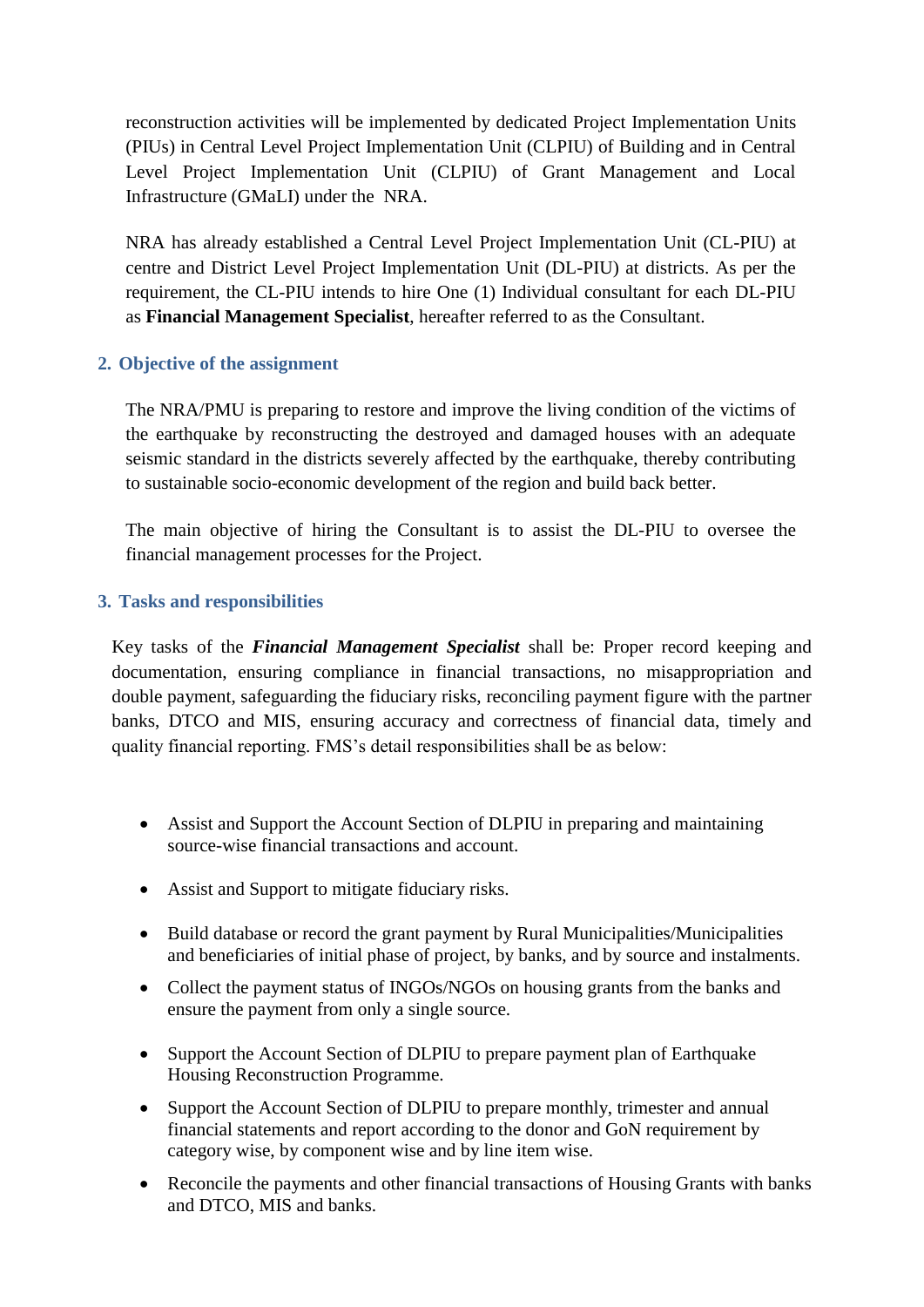- Liaison with DTCO and banks to reconcile accounts of Earthquake Housing Reconstruction Programme.
- Prepare and Maintain the Statement of Expenditure (SoE) register by category, by component and by line items.
- Prepare monthly, trimester and annual SoEs and submit to Account Officer/DLPIU.
- Liaison with Rural Municipalities/ Municipalities with regard to payment of Housing Reconstruction.
- Facilitate and support Account Section of DLPIU in submitting the monthly, trimester and annual financial statements and SoEs timely to CLPIU-GMaLI and Financial Management Specialist/ Team Leader, CLPIU-GMaLI.
- Train relevant Officials and others on various FM aspects as required and Perform other tasks as assigned related to financial management.
- Carry out the financial monitoring and report to DLPIUs and CLPIU-GMaLI and Financial Management Specialist/TL, CLPIU-GMaLI.

### **4. Management of Assignment**

The GMaLI, DL-PIUs should report to CLPIU on Financial Management System (FMS) work performance. The Consultant will work in close coordination with the GMaLI and Building DL-PIUs, DCC, M/RM, etc.In order to accomplish the roles and responsibility in timely manner, s/he has to start the work immediately after signing the contract agreement. The Consultant is responsible for coordination with GMaLI and Building DL-PIUs and other stakeholders. Similarly GMaLI DL-PIU will facilitate the Consultant to coordinate with stakeholders/offices. The Consultant shall perform the task under the guidance of GMaLI DL-PIU. S/he will report to the CLPIU through GMaLI DL-PIU and s/he will be required to spend the entire assignment period on proposed district, with frequent visit to project site as per the requirement.

#### **5. Selection of the Consultant**

A Consultant will be selected in accordance with "The World Bank's Procurement Regulations for IPF Borrowers: Procurement in Investment Project Financing Goods, Works, Non-Consulting and Consulting Services, July 2016 (Revised November 2017), Section VII: Approved Selection Methods Consulting Services/ Para 7.36 & 7.37: Open Competitive Selection of Individual Consultants".

#### **6. Duration of Assignment**

The duration of the consultant's services shall be up to August 16, 2021.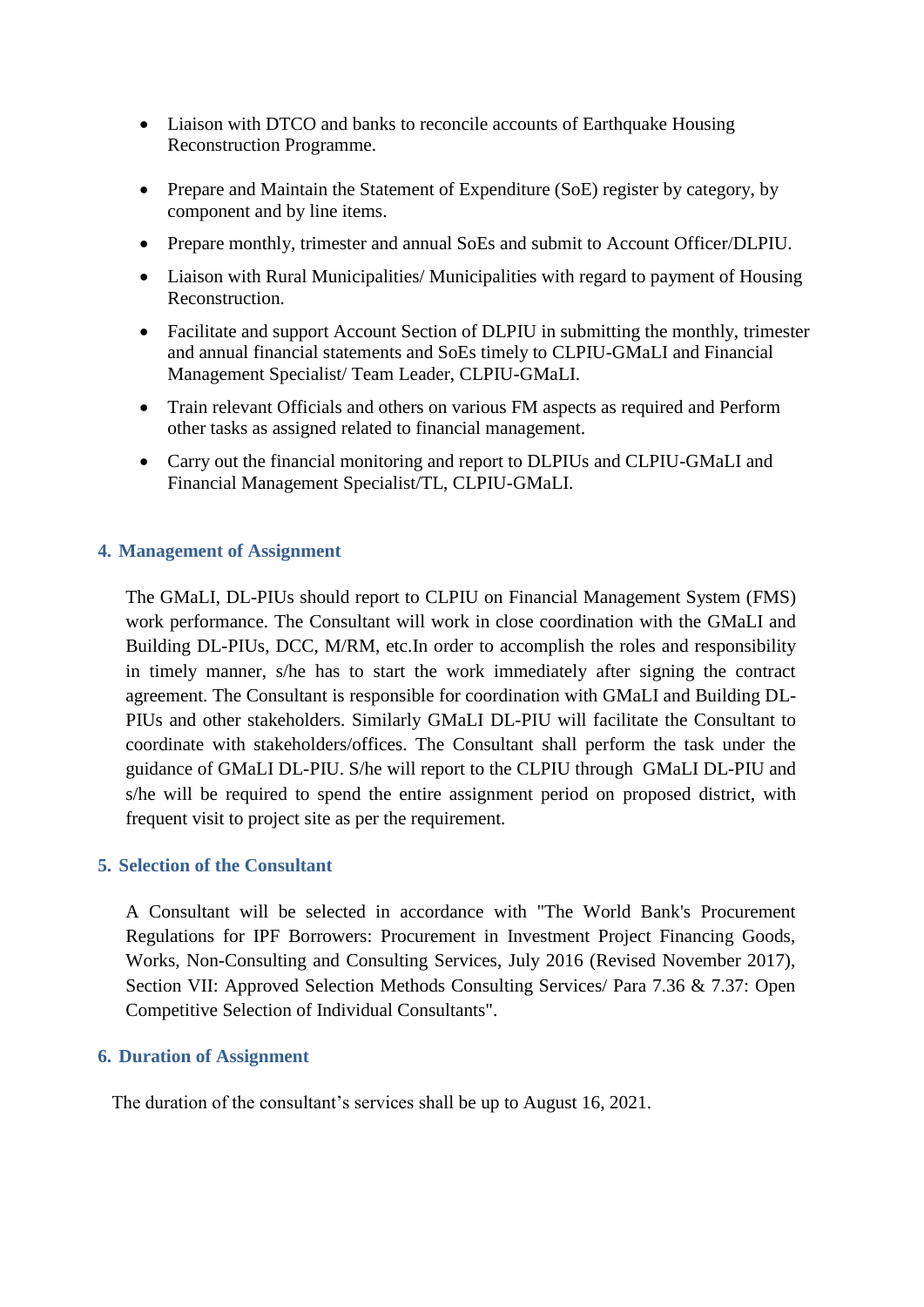# **7. Payment to Consultant**

Payments toward monthly remuneration will be made based on the time sheet supported by progress reports. The out of pocket expenses shall be paid after completion of said task and upon submission of bills or invoices and said reports.

### **8. Office Space, Equipment and other Logistic Support**

The office space, equipment and other relevant facilities shall be provided by DL-PIU as per the contract agreement. The DL-PIU office will assist in obtaining all available reports, materials and data necessary and facilitate the Consultant for access to stakeholders/offices for the efficient execution of the assignment.

### **9. Minimum Qualification Requirements**

#### **Required Qualification and Experiences**

- For FMS, the basic qualification should be BBA/BCOM/BBS with 5 Years of minimum experience in accounting, financial management and auditing. Preference should be given for public sector accounting/FM/auditing expereince and donor funded projects.
- Masters or professional accounting qualification such as CA, ACCA etc. could be plus point.
- Desirable skill: Knowledge and skill on Single Treasury system, FMIS and LMBIS and fiduciary risks and government accounting system and project account and accounting software.
- Professional training on project account or public finance and accounting or financial management or auditing, or budgeting and planning/IT skills will also be additional advantage.
- Fluency in both English and Nepali

# **10. Indemnity**

The Consultant shall be responsible for taking out any appropriate insurance coverage.

#### **11. Taxation**

The Consultant is fully responsible for all taxes applicable as per the rules and regulations of Government of Nepal and for that the taxes shall be deducted at the source at the time of payment. All payments shall be made after deducting taxes.